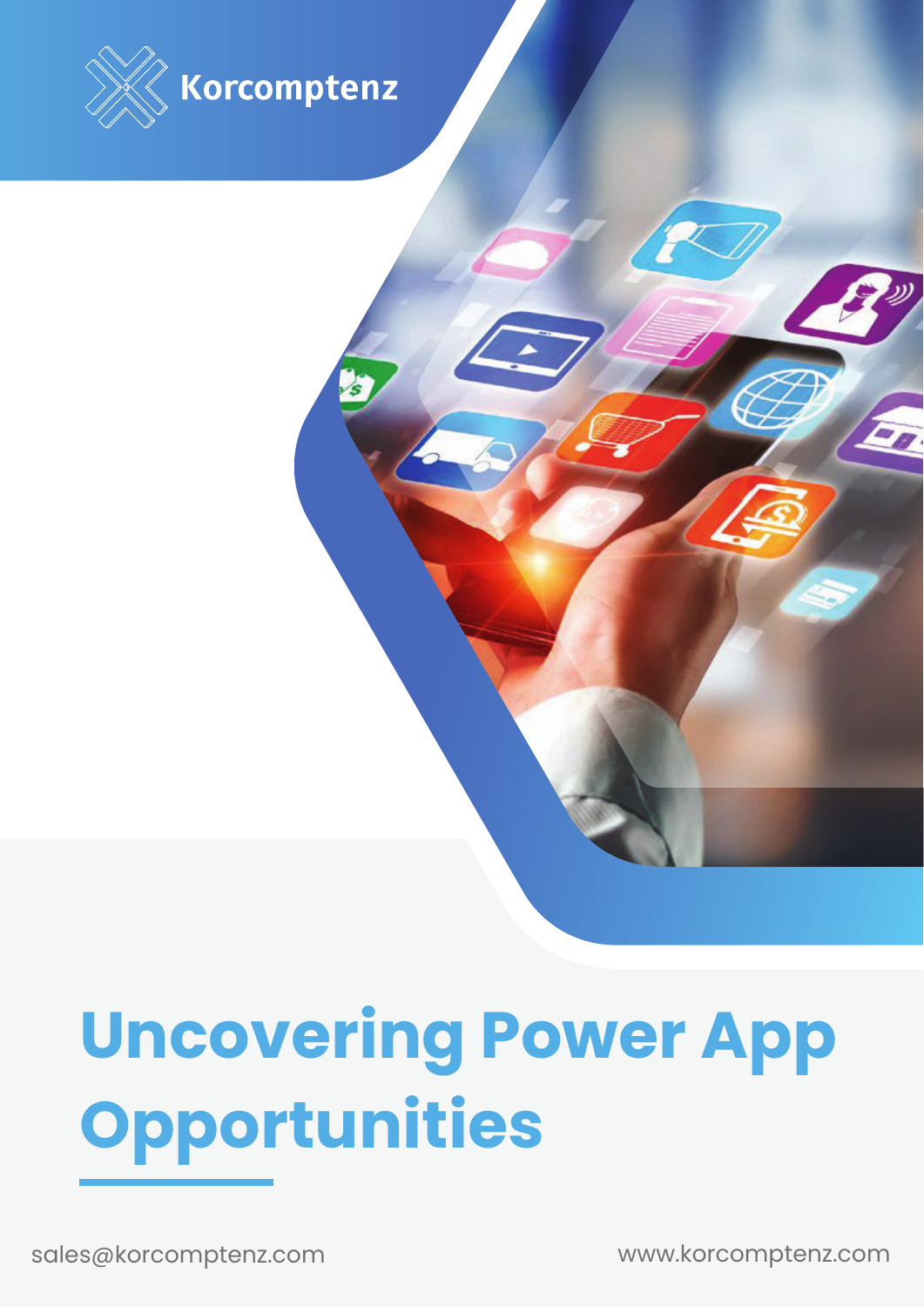## **Do your employees have unmet application needs?**

Enterprise technology platforms are essential to the operation of businesses today, but no single platform, or even a suite of platforms, meets the needs of every department in your organization. It's extremely likely that your employees have unmet needs.

#### **A few examples include:**



Tracking workstreams and managing tasks



Routing material and collaborating with internal and external team members



Receiving and processing requests from customers



Managing projects and the flow of information across teams

Reporting progress to management and the executive team

#### **How can Microsoft Power Apps help?**

Microsoft Power Apps enables you to fill these unmet needs without the challenges of traditional software development and implementation. Power Apps provides a suite of intuitive, low-code tools to build forms, apply workflows, and integrate with external data sources without relying on either custom software or customizing an existing platform.

Simply put, you can build the apps you need without relying on cumbersome IT processes or spending a lot of money while relying on the same data protection and security services shared across all Microsoft software. It's the best of both worlds: Get the functionality you need without the hassle and expense.

#### **How do I know if I need a Power App?**

Microsoft Power Apps are almost infinitely customizable and can support an extremely wide range of functionality based on your unique needs, but there are a few key use cases to consider as you plan for your first apps.

- Are you processing anything in your organization the old-fashioned way, on paper?
- Are you relying on email to receive and processes requests internally and from customers?
- Are you onboarding employees and performing appraisals manually?
- Are you approving expenses manually or using a spreadsheet?
- Are you struggling to manage access to conference rooms or other shared spaces?
- **•** Are you receiving orders via email?
- Are you relying on email groups to broadcast key information like crisis communications?
- Are you using ERP or CRM software that misses a few steps in the process?